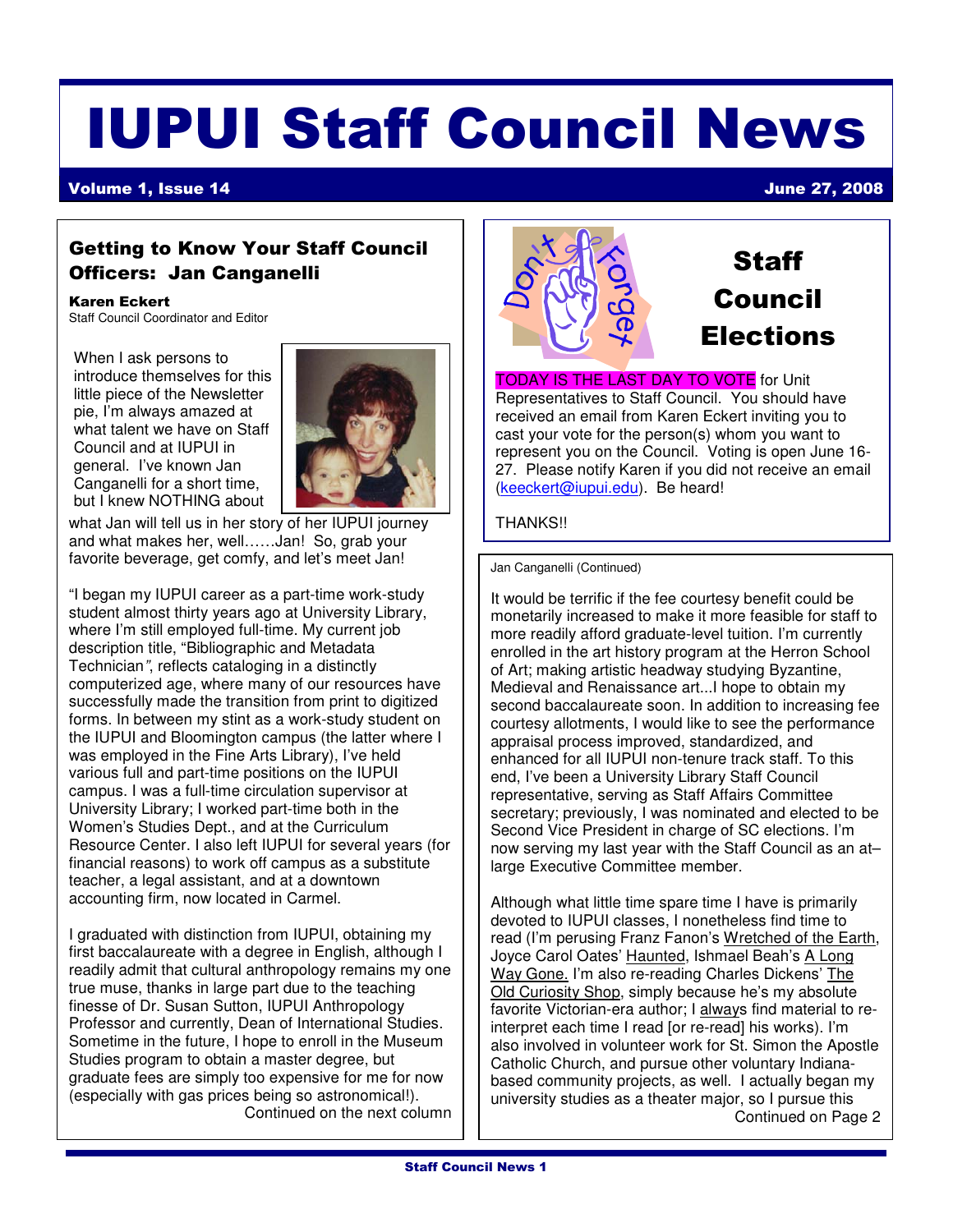#### Jan Canganelli (Continued)

former academic dream by remaining actively engaged in theatrical activities via the local mise en scène occasionally, as costume & set designer. Similarly, I still occasionally dabble in jewelry-making, having sold designs to various commercial enterprises. Other than that, I admit to being a die-hard movie fan, so on weekends, I can often be found on opening night at the Landmark Keystone Art Cinema & Indie Lounge Theater, or at the AMC cinema at Castleton Square mall. Perhaps not too surprisingly, I have a signed autography from Harvey Keitel, and once shook his hand while visiting friends in California—now, that was a night to remember!

If I were to have lunch with anyone it would be with Nelson Mandela, Daniel-Day Lewis, Cate Blanchett, Zora Neale Hurston, or Ruth Benedict, because of how insightfully original and utterly devoted to their craft these individuals are, or have been. And speaking of lunch, I rarely if ever consume Chartwell fare due to being on a low sodium diet. Foods lower in fat, sodium and sugar content might motivate me to wander over to the Campus Center. Quite frankly, the Center is far enough away that I save time by simply eating what I brought from home--I often eat lunch at University Library's study room area, on the lower level. If I must venture outside the confines of the library, I will to eat at IU Hospital's cafeteria, where hot food items (such as soup) and lower calorie foods (such as fruits and vegetables) can be purchased daily. And I eschew Pepsi or Coke products all together, in favor of an occasional decaffeinated cappuccino.

Pictured with me is one of my husband's great-nephews—this is Braden, at age 2½ years."

As Jan mentioned, she is beginning her last year as an at-large member of the Executive Committee of the Staff Council. She is interested in seeing better fee courtesy benefits for graduate students and the performance appraisal document improved. If you have ideas to share with Jan about these two projects or perhaps something else you would like to see Staff Council pursue, please contact Jan as follows:

Jan Canganelli IUPUI University Library Bibliographic and Metadata Team, UL1115 **jmcangan@iupui.edu** (317) 274-0552

~~~~~~~~~~~~~~~~~~~~~~~~~~~~~~~~~~~~~~~~~~~~~~~~~~~~~~~~~~~~~~~~~~~~~~~~~~~~~~~~~~~~~~~~~

#### IUPUI Jagtag

Lose the cash and gain the convenience of using your Jagtag as a form of payment!

Jagtag is currently accepted at 40+ locations on campus and soon off campus as well! Current locations include all Chartwells dining areas on campus, nearby Hospital cafeterias and gift shops, McDonalds in Riley Hospital, Barnes & Noble @ IUPUI, Rays Campus Salon and so much more!

Visit www.jagtag.iupui.edu for a complete listing of vendors accepting Jagtag!

#### Sign Up for Payroll Deduct!

A major benefit you receive as an IUPUI employee is the option to use your Jagtag to make purchases and have it deducted directly from your paycheck! Visit www.jagtag.iupui.edu to print the payroll deduct application. Return the completed application to the Jagtag office in the IUPUI Campus Center, Suite #217 or by faxing it to274-7761.

#### IUPUI Center for Young Children

Need childcare? The IUPUI Center for Young Children is currently enrolling children ages 2-12 for the summer months and children ages 2-5 for Fall 2008. Visit www.childcare.iupui.edu to learn more about the Center, see current rates and learn about the new student discount.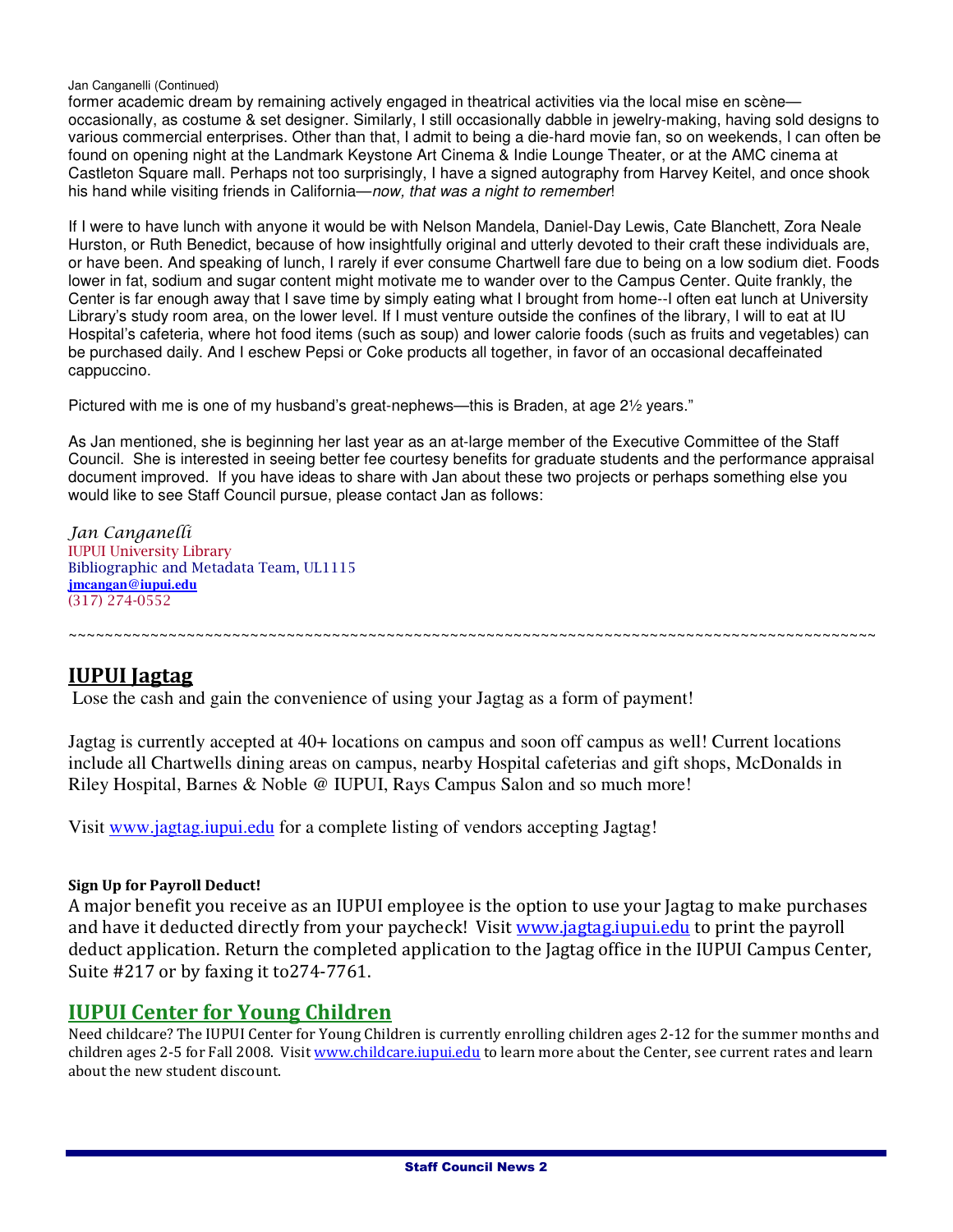# 

#### 35 Years

Bruce Henry ~ Department of Medicine

#### 30 Years

Bennie Porter ~ Campus Facility Services Virginia Washington ~ Enrollment Services

#### 25 Years

David Campbell ~ Enrollment Services LaVonne Jones ~ Human Resources Administration

#### 20 Years

Theresa Kerr ~ Otolaryngology Cynthia Wyse ~ Department of Medicine

#### 15 Years

Amy A. Jones ~ School of Liberal Arts Gregory Mobley ~ University Library Elaine Parks ~ Department of Medicine Dawei Xu - Ped-Wells Ctr. for Pediatric Research

#### 10 Years

Carol Boyd ~ Pathology & Laboratory Medicine Mary Chastain ~ Department of Medicine Rhonda Crawford ~ Path & Lab Medicine Marie Fox ~ School of Dentistry Terry Lynn Garza ~ Orthopaedic Surgery Michelle Hayes ~ School of Dentistry Rochelle Johnson ~ Parking Services Beckie McVay ~ Department of Medicine Laura Lea Oxford ~ Public Health Joann Pipkin ~ Information Service & Technology Judith Rose ~ School of Dentistry

Donna Thompson ~ Path & Lab Medicine Susan Fox Walter ~ School of Nursing Monica Clark Wilson ~ Path & Lab Medicine

#### 5 Years

Kelly Kristene Akin ~ Obstetrics & Gynecology Gaylyn Alexander ~ Department of Medicine Kathy Arney ~ Anesthesia Peter Baldwin ~ Campus Facility Services Anita Batza ~ Center on Philanthropy Terri Marie Bennett ~ Ruth Lilly Medical Library Gloria Carie ~ Department of Medicine Rosalind Conners ~ Center on Philanthropy Linda Jean Denninger ~ IUPU Columbus Rebecca Dixon ~ School of Dentistry Amy Elizabeth Frazer ~ Psychiatry Tammy Garrett ~ Pediatrics James Hoffman ~ VP Information Technology Yvonna Jones ~ Faculty Records Komal Kochlar ~ Family Medicine Ashley Lennon ~ Surgery Eileen Mader ~ Department of Medicine Bradley Mosburg ~ Pathology & Laboratory Medicine Joyce Mzumara ~ School of Nursing Kathleen Owens ~ Campus Facility Services Kara Peterson ~ Liberal Arts Tylene Jo Pommer ~ Psychiatry Andrea Prasuhn ~ Department of Medicine Joseph Rinkovsky ~ VP Information Technology Cathleen Sandor ~ Pathology & Laboratory Medicine Amanda Stanley ~ School of Dentistry Sheri Lynn Stricker ~ Department of Medicine Jian Tan ~ Department of Medicine David Wormser ~ Department of Medicine Jenna Lynne York ~ Psychiatry

# atulations to<br>atulations to a

Source: http://www.hra.iupui.edu/staffanniversaries/2008/June.asp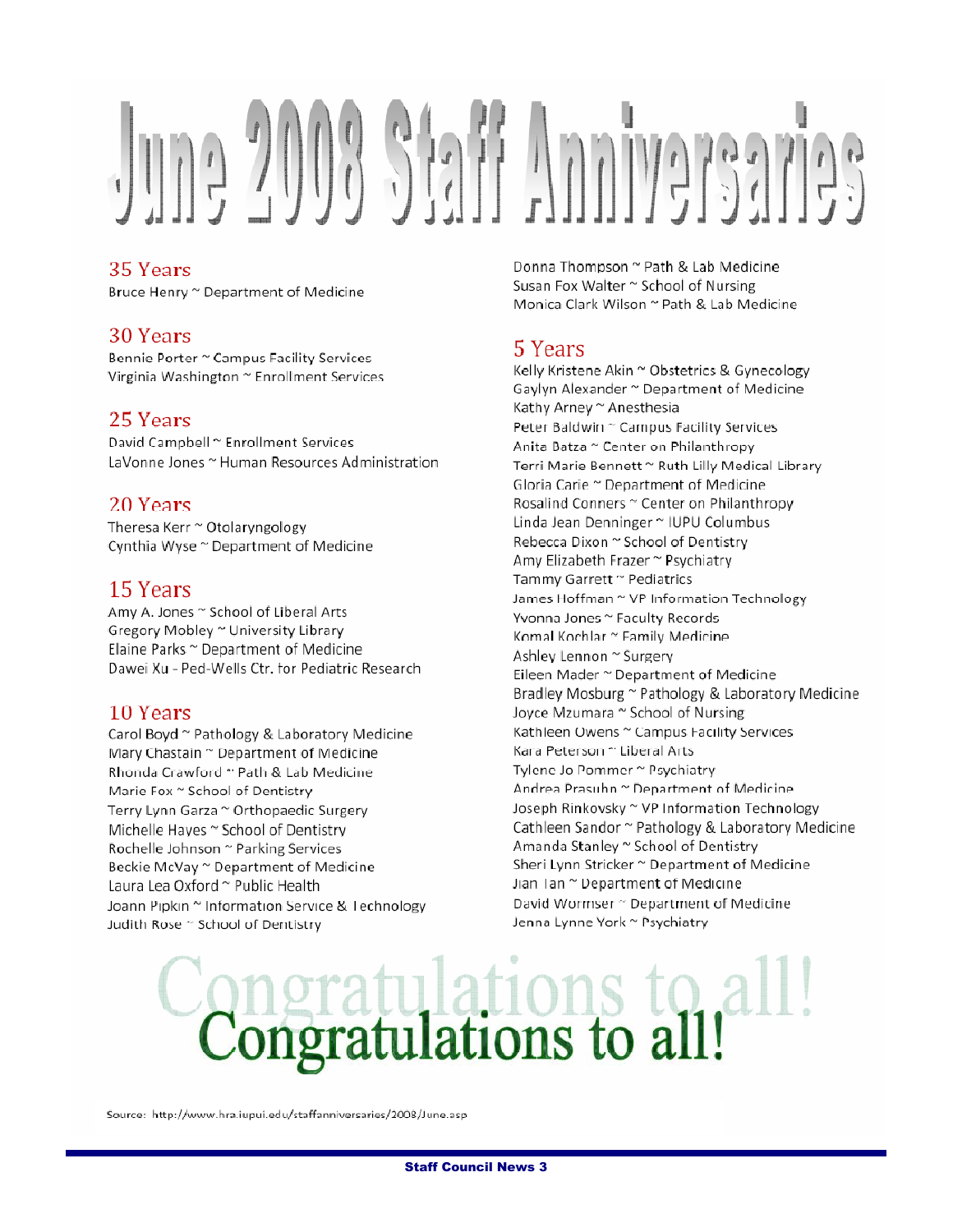



#### STAFF COUNCIL MEETING DATES (3:00 – 5:00 P.M., PLACE TBA)

















NAN BOHAN COMMUNITY ENGAGEMENT AWARD

Deadline to Apply: June 30, 2008 (See flyers section of the Newsletter.)





STAFF COUNCIL RETREAT: JULY 18, 2008

CAROL D. NATHAN STAFF COUNCIL SCHOLARSHIP

Bradford Woods

March 18, 2009 April 15, 2009 May 20, 2009 June 17, 2009

#### GLENN W. IRWIN EXPERIENCE EXCELLENCE RECOGNITION AWARD

Deadline to Apply: July 31, 2008 (See flyers section of the Newsletter.)

#### BLOOD DRIVE: OCTOBER 31, 2008

In conjunction with the Employee Health and Benefits Fair IUPUI Campus Center

#### FINE ARTS CRAFT FAIR: NOVEMBER 22, 2008

PLACE IUPUI CAMPUS CENTER TIME 10 A.M. – 4 P.M.

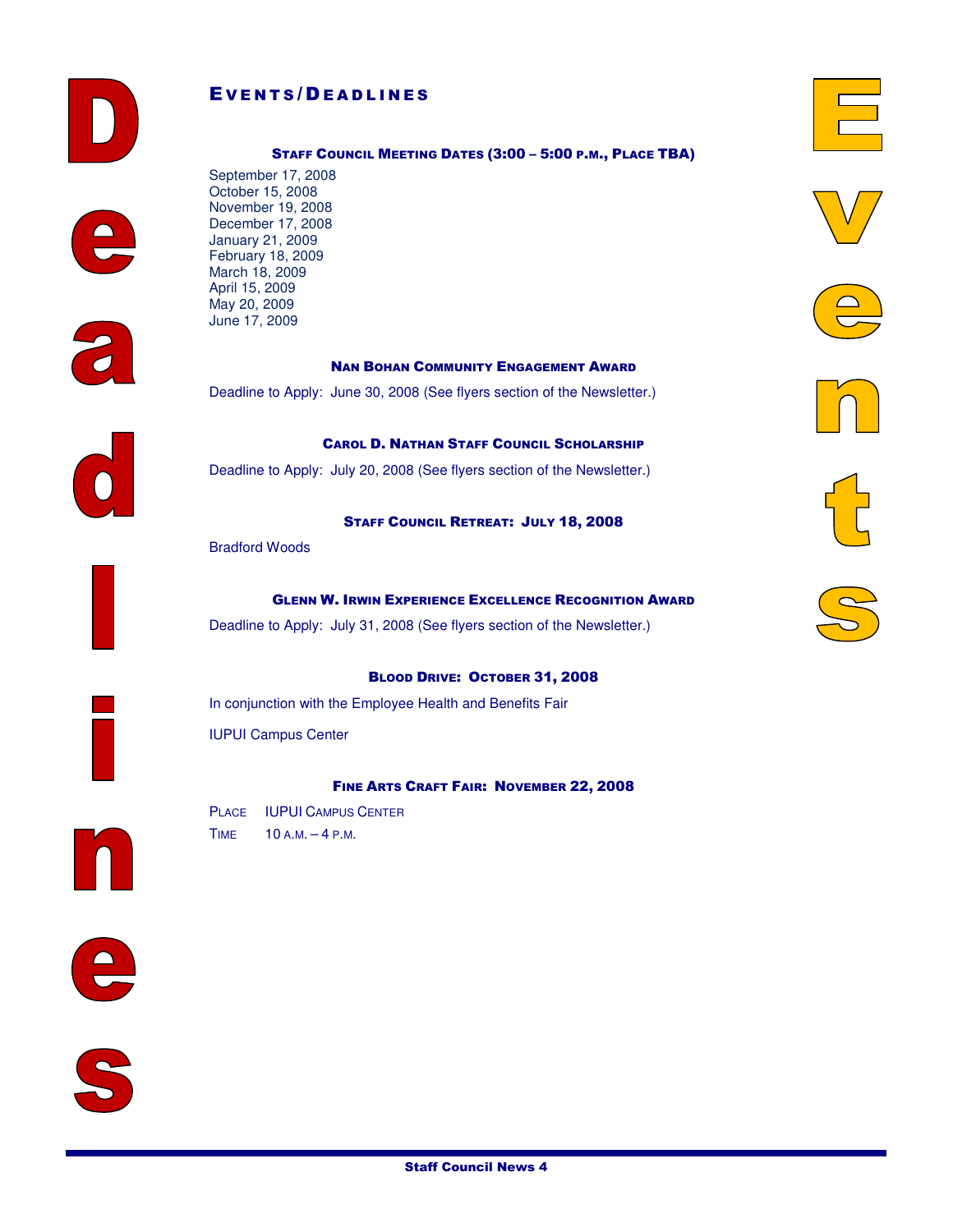

#### Get energized and get away for the day at beautiful Bradford Woods for the 2008 IUPUI Staff Council Retreat!

When: **Friday, July 18, 2008**  $8:45$  am  $-4:15$  pm

#### Where:

**Bradford Woods** 5040 State Road 67 North Martinsville, IN 46151  $(765)$  342-2915

The Staff Council Retreat is an opportunity for new, continuing, and previous council members to get to know each other, review the council's mission, and prepare for the upcoming year. The day's agenda includes workshops, door prizes, camaraderie and useful information for Staff Council members and their constituency. A continental breakfast, lunch, and snacks will be provided.

This year's theme is "STARS"- Service

Teamwork Attitude Respect **Smiles** 

IUPUI Training and Organization Development will facilitate this unique workshop conceptualized by our very own Michelle Tansy!

Please visit the following URL to RSVP for the retreat, sign-up for the carpool, and more! www.formdesk.com/iupui/SCRetreat2008

Located just 30 minutes southwest of Indianapolis, Bradford Woods provides the perfect venue for us to escape the city and take our minds off the day-to-day pressures of work and focus on issues that affect staff. Part of the Indiana University School of Health, Physical Education & Recreation, Bradford Woods is 2,500 acres of land committed to the enrichment and education of all who enter. For directions to Bradford Woods, see http://www.bradwoods.org/location.html

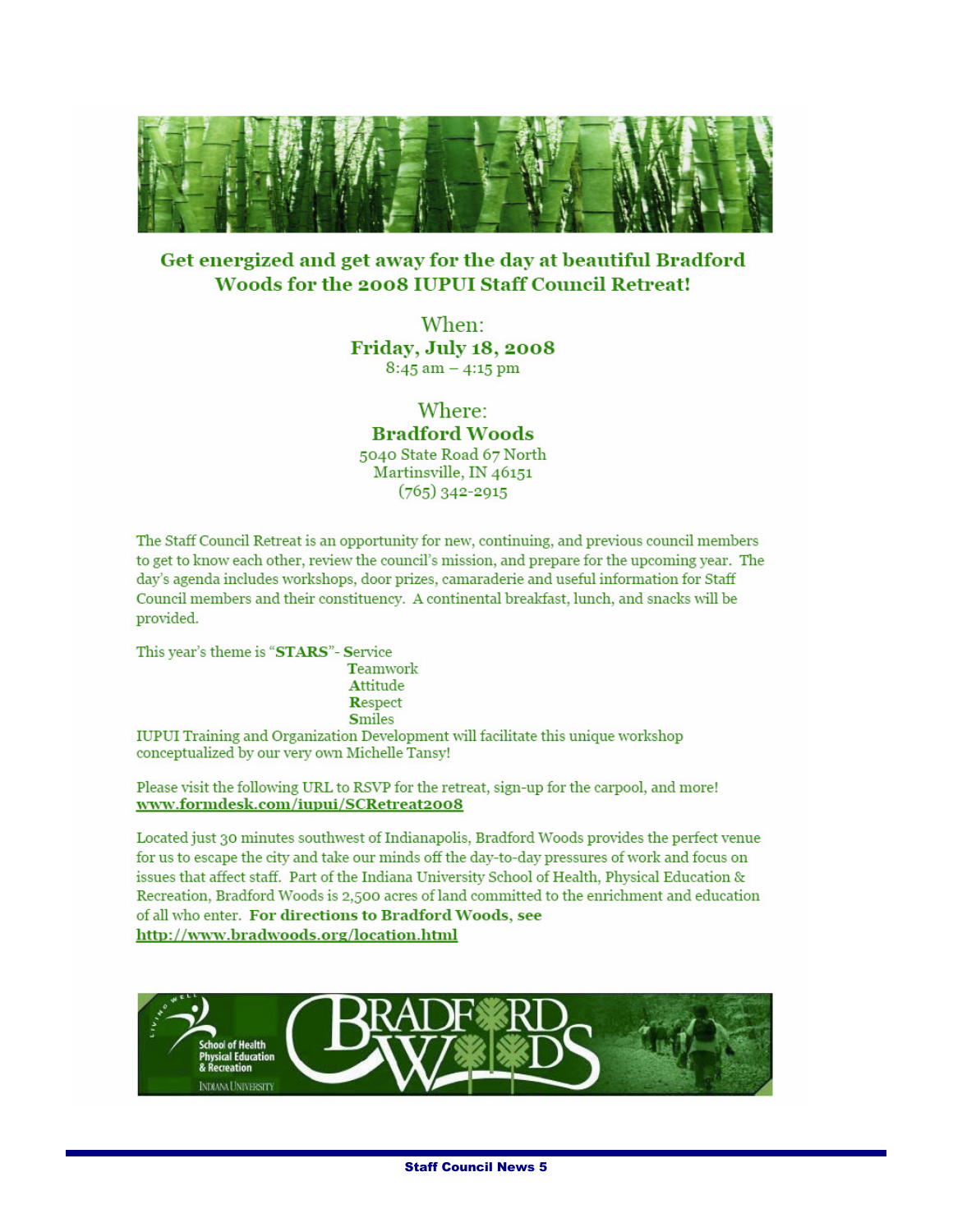#### **Nan Bohan Community Engagement Award 2008**

*For full-time appointed IUPUI staff*  Nominate an outstanding colleague by June 30, 2008.

Through her contributions to campus life and her community, Nan Bohan manifested the spirit of one of IUPUI's central components of its mission: Civic Engagement. The IUPUI Nan Bohan Community Engagement Staff Award recognizes employees who through extraordinary service and special contributions (e.g., professional, committees, or volunteer) enhance the culture of service and civic engagement on campus and in their communities. The recipient of this award will have demonstrated how they have been civically involved through their roles at IUPUI, how they have promoted a philanthropic culture among others on campus, and how they have demonstrated a commitment to serving their communities.

The IUPUI Nan Bohan Community Engagement Staff Award is open to all IUPUI appointed full-time staff members who contribute to the overall mission and success of the University. All nominees for the Bohan Award will receive a letter of notification by email that they have been nominated for the award. The award recipient will receive a letter of congratulations, the appropriate supervisor will be notified, and a \$1,000 award will be made to the recipient. Presentation of the award will be made at the Chancellor's Employee Recognition Convocation in the fall.

To nominate an individual, you must complete the nomination and narrative forms by June 30<sup>th</sup> 2008. If you prefer not to submit your entry on-line, you may download the forms (available in MS Word format). Both forms should then be submitted to the Staff Council Office, located in room 403 of the Union building.

The IUPUI Nan Bohan Community Engagement Staff Award is sponsored by the IUPUI Staff Council and administered by the Center on Service and Learning in conjunction with the Rewards and Recognition Committee of Staff Council. http://www.iupui.edu/~scouncil/bohan.html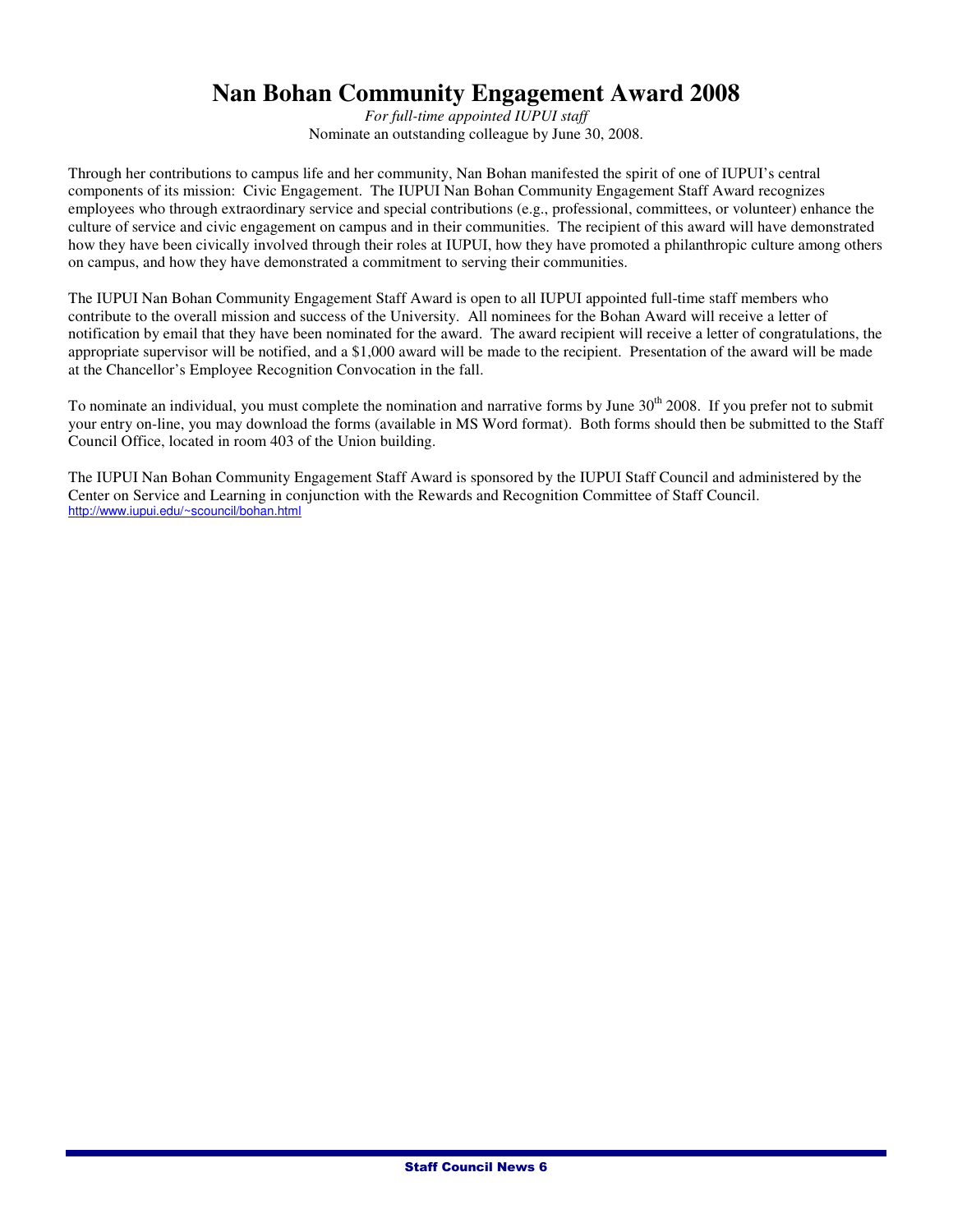## 2008 Carol D. Nathan **Staff Council Scholarship Award**

The IUPUI Carol D. Nathan Staff Council Scholarship Award was established in honor of Carol D. Nathan, Dean of the Faculties (Retired), for her outstanding leadership and contributions to Staff Council and IUPUI.

#### Application period - June 16<sup>th</sup> though July 20<sup>th</sup>

To apply please go to: http://www.iupui.edu/~scouncil

#### **QUALIFICATIONS**

- You must be a full-time staff employee of IUPUI with at least two years of service.
- You must be pursuing your associate, baccalaureate, or graduate degree at IUPUI.
- You must have completed 12 credit hours at IUPUI with a GPA of at least  $3.0$ .

#### **SCHOLARSHIP AMOUNT**

The scholarship will be in the amount of \$500.00: \$250.00 awarded at the beginning of the Fall and Spring semesters, provided the recipient is currently enrolled for at least 3 credit hours.